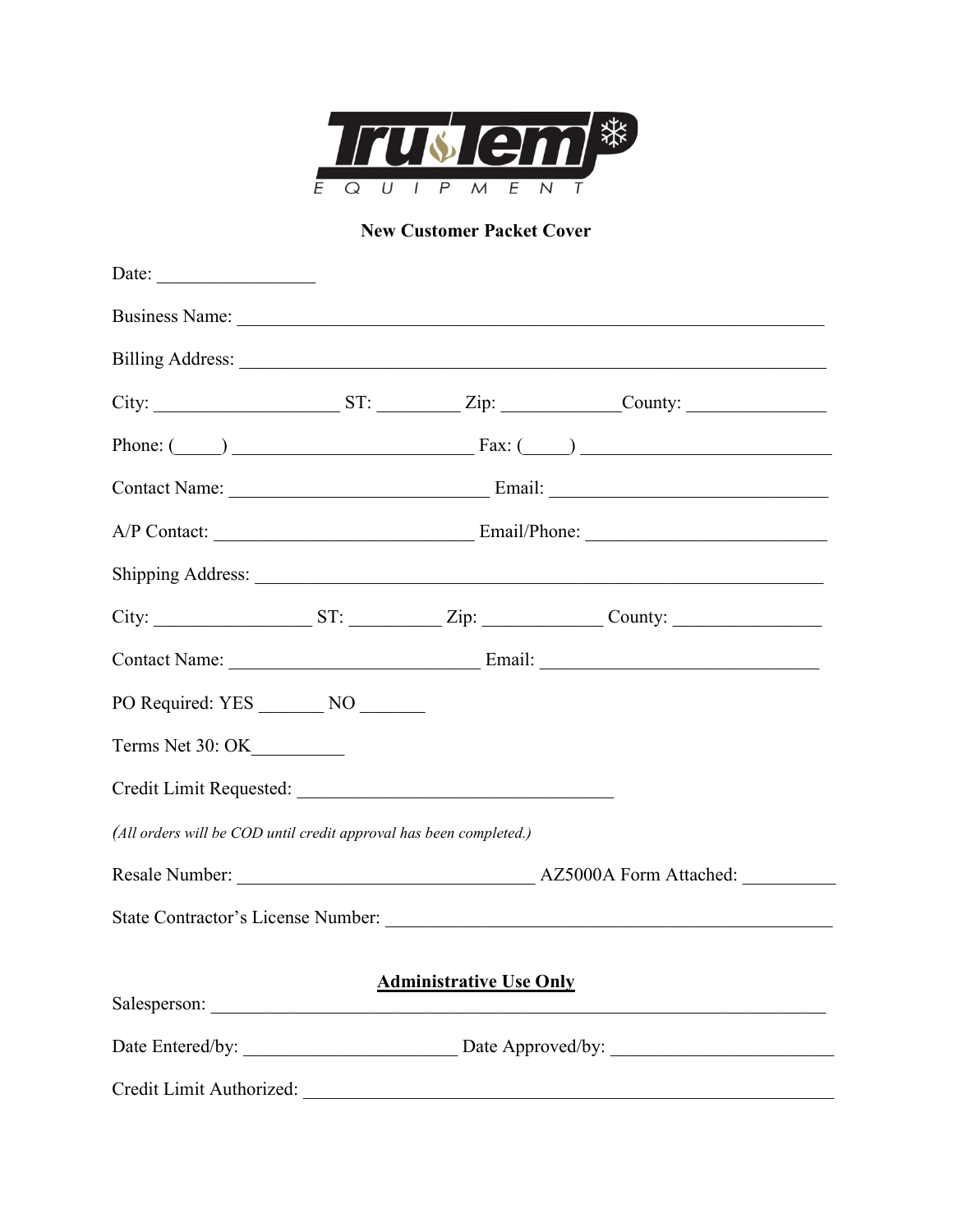

Credit Application for TruTemp, LLC

| Date: $\qquad \qquad$                                                                                                                                                                                                          |          |                                 |        |
|--------------------------------------------------------------------------------------------------------------------------------------------------------------------------------------------------------------------------------|----------|---------------------------------|--------|
| Business Name: 2008. [2016] The Contract of the Contract of the Contract of the Contract of the Contract of the Contract of the Contract of the Contract of the Contract of the Contract of the Contract of the Contract of th |          |                                 |        |
|                                                                                                                                                                                                                                |          |                                 |        |
|                                                                                                                                                                                                                                |          |                                 |        |
| Sole Proprietorship Partnership Corporation                                                                                                                                                                                    |          |                                 |        |
| Website: $DnB#$ :                                                                                                                                                                                                              |          |                                 |        |
|                                                                                                                                                                                                                                |          |                                 |        |
|                                                                                                                                                                                                                                |          |                                 |        |
|                                                                                                                                                                                                                                |          |                                 |        |
|                                                                                                                                                                                                                                |          |                                 |        |
|                                                                                                                                                                                                                                |          |                                 |        |
|                                                                                                                                                                                                                                |          |                                 |        |
|                                                                                                                                                                                                                                |          |                                 |        |
|                                                                                                                                                                                                                                |          |                                 |        |
| Have You Ever Filed Bankruptcy? ___________ Judgement against You? ____________                                                                                                                                                |          |                                 |        |
| PO # Required: yes_______ no________                                                                                                                                                                                           |          |                                 |        |
| <b>Trade References (List 3):</b>                                                                                                                                                                                              |          |                                 |        |
| Co. Name                                                                                                                                                                                                                       |          | Phone $\#$ :                    | Email: |
| Co. Name                                                                                                                                                                                                                       |          | Phone #: $\qquad \qquad \qquad$ |        |
| Co. Name                                                                                                                                                                                                                       | Phone #: |                                 | Email: |